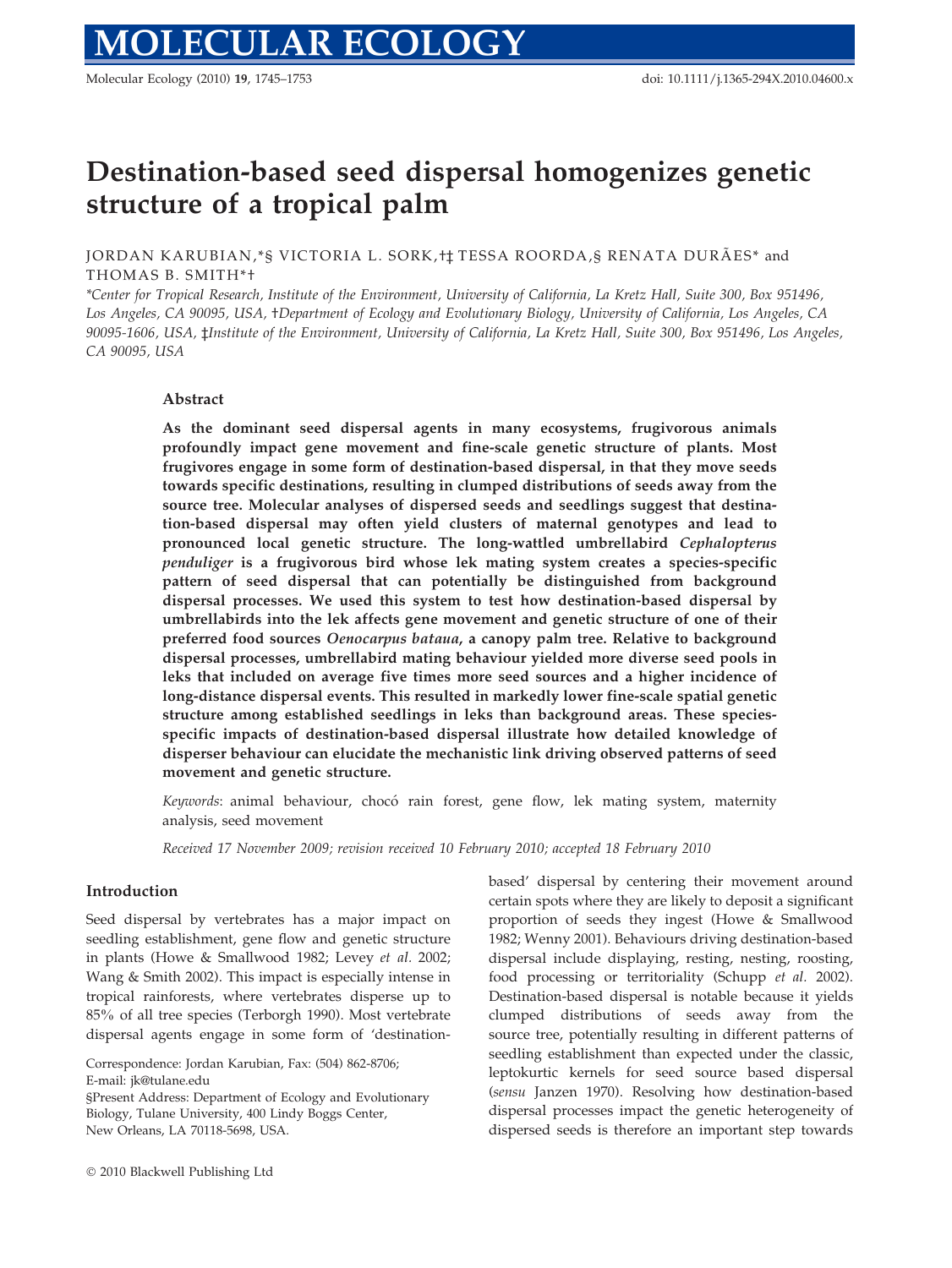understanding plant population dynamics and the forces responsible for patterns of local genetic structure observed in adult plant populations.

The use of genotypes from maternally – inherited tissue in seed or fruit (Godoy & Jordano 2001) provides a powerful tool to assess the genetic consequences of destination-based dispersal. One way to document those consequences is the seed pool structure approach (Grivet et al. 2005), which estimates the probability of maternal identity (PMI) using maternal genotypes determined from dispersed seeds. This approach estimates the number of seed sources per seed pool, which can tell us whether clumped distributions represent genetic bottlenecks or areas of unusually high genetic mixing. This approach can also utilize the degree of genetic overlap in seed sources between different seed pools to gain insight into the dispersal kernel. An advantage of this method is that one can test the genetic consequences of seed dispersal without locating and mapping the genotypes of all adults. At the same time, if one has a site where all adult trees are mapped and genotyped, traditional maternity analysis can be used to document exact dispersal distances (e.g. Garcia et al. 2007, 2009) as well as the frequency of immigrant seeds, which do not match any maternal genotype in the study area and are therefore likely to represent longdistance dispersal events (e.g. Jordano et al. 2007).

Applying these tools to natural systems, researchers have found that destination-based seed dispersal often appears to result in a nonrandom and highly structured distribution of maternal genotypes (i.e. seeds) away from the maternal seed source. In temperate woodlands of Spain, for example, dispersal of Prunus mahaleb by the frugivorous bird community yielded strong patterns of genetic differentiation among seed pools despite relatively frequent long distance dispersal events (Garcia et al. 2009). In California, acorn dispersal of the oak Quercus lobata by acorn woodpeckers Melanerpes formicivorous also resulted in pronounced structuring of seed pools in granaries where the acorns are stored (Grivet et al. 2005). In a separate study of dispersed Q. lobata seedlings (Grivet et al. 2009), vertebrate dispersal agents also produced pronounced structuring of seedling populations. In tropical rain forests, dispersal by birds and bats across fragmented landscapes yielded genetic bottlenecks among recruiting seedlings (Aldrich & Hamrick 1998; Sezen et al. 2005). A model based on data from the birddispersed shrub Ilex leucodia also suggests that frugivore seed dispersal contributes to kin-structured seedling populations (Torimaru et al. 2007).

These studies consistently point to structured seed populations among vertebrate-dispersed plants, but it would be premature to conclude that destination-based dispersal universally results in genetic bottlenecks. This

is because studies often lack a detailed knowledge of the frugivore species responsible for observed patterns of dispersal, meaning that genetic patterns observed among dispersed seeds could be because of a variety of dispersal agents exhibiting a potentially wide range of behaviours and activities. To effectively address the genetic consequences of destination-based dispersal, it would be useful to establish a direct linkage between a single dispersal agent or behaviour and subsequent dispersal outcomes. There has been a recent focus on this linkage (e.g. Grivet et al. 2005; Jordano et al. 2007; Garcia et al. 2009), but the putative dispersal agents in these studies exhibit similar forms of social organization consisting of social pairs or cooperative family groups that defend and forage within a territory. The genetic consequences arising from different forms of social organization and/or from specific behaviours remains an open question. Making the connection between disperser behaviour, seed movement and resulting genetic structure is therefore an important step to understanding how vertebrate dispersal affects both plant reproduction and local genetic structure of plant populations.

In this study, we explore the linkage between lek mating behaviour of the long-wattled umbrellabird Cephalopterus penduliger and dispersal of the canopy palm species Oenocarpus bataua (hereafter umbrellabirds and Oenocarpus). The strength of this system is that it allows us to test consequences of destination-based dispersal directly attributable to a single behaviour by a single dispersal agent. Males of frugivorous lek breeding species spend up to 80% of their time on display areas in leks (Snow 1962), providing the opportunity for pronounced destination-based dispersal into the lek. Oenocarpus is the favoured food source for male Umbrellabirds, which deposit over half the seeds they ingest in leks, leading to a higher density of seeds and seedlings in leks relative to control areas (J. Karubian, unpublished). This clear link between Oenocarpus seeds arriving in leks and male umbrellabird mating behaviour permits novel tests of the impact of destinationbased dispersal (by umbrellabirds into the lek) relative to background dispersal (by other dispersal vectors outside the lek; see next) on gene movement, seed pool structure and local spatial genetic structure of established seedlings. Our specific objectives in the current study were to: (i) employ direct maternity assignment to assess how umbrellabird dispersal affects the incidence of long distance dispersal; (ii) use Grivet et al. (2005) PMI models combined with regression analyses to test consequences of lek mating for seed pool structure, gene movement and genetic heterogeneity over space; and (iii) use spatial autocorrelation to quantify consequences for spatial genetic structure of Oenocarpus seedlings.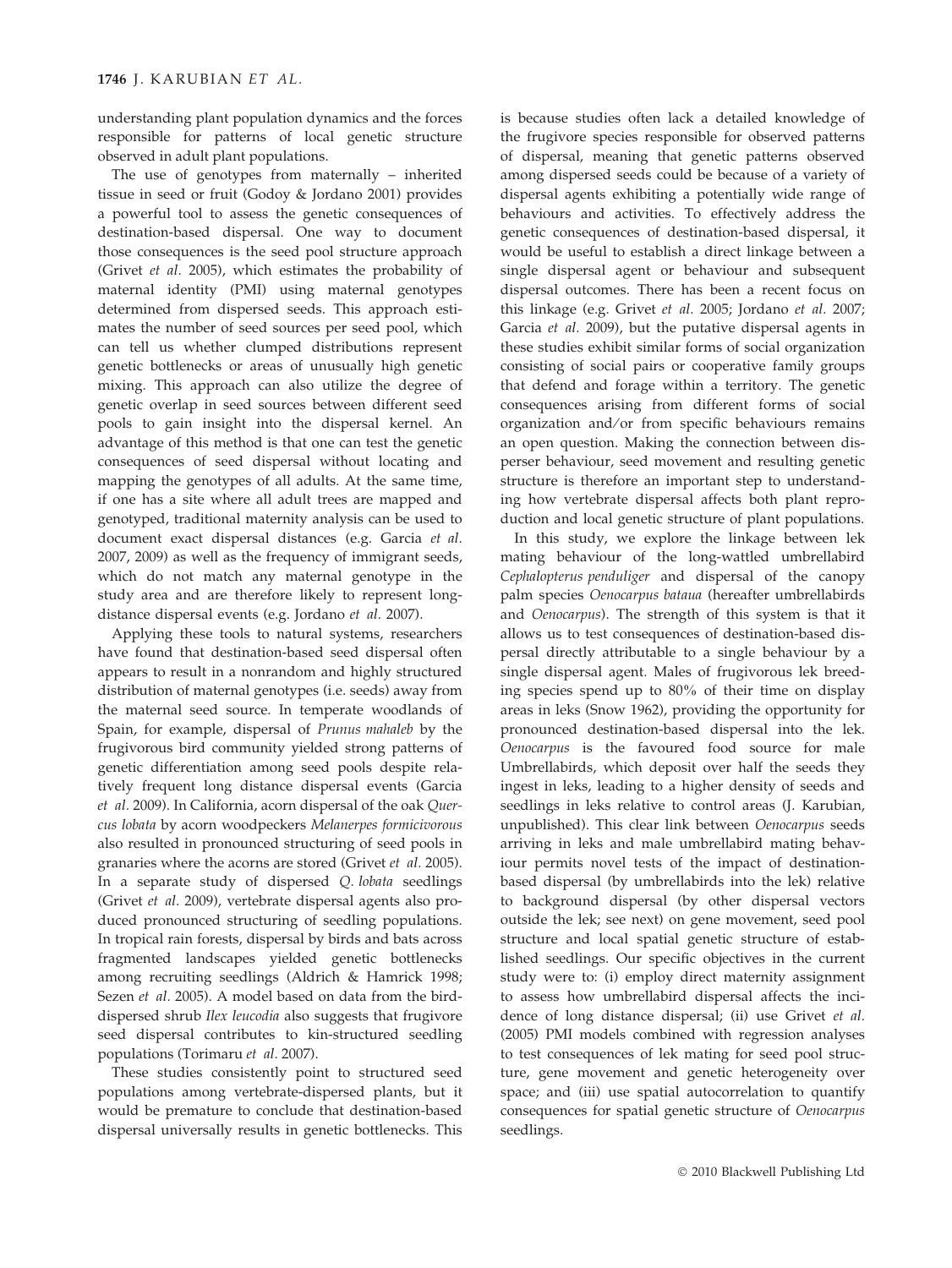# Study species

The canopy palm Oenocarpus bataua is widely distributed throughout Neotropical rain forest on both sides of the Andes cordillera in South America (Henderson et al. 1995). It is a long-lived, slow-growing monoecious species that produces large-seeded, lipid-rich fruits in single infructesences of up to 2000 fruits (Goulding & Smith 2007). Ripe fruits, available for 4–8 weeks, are an important food source for large-bodied mammals and birds (Goulding & Smith 2007). The long-wattled umbrellabird Cephalopterus penduliger is a large (c. 550 g) frugivorous bird endemic to Chocó rain forests of Ecuador and Colombia (Snow 1982, 2004) and 'Vulnerable to Extinction' because of the habitat loss (BirdLife International 2000). Umbrellabirds swallow whole Oenocarpus fruits and regurgitate intact, viable seeds. On our study site, umbrellabirds are the most commonly observed species consuming Oenocarpus fruits and Oenocarpus are the most common seeds recovered from seed traps placed beneath male display perches in leks (J. Karubian, unpublished). Oenocarpus in our study area is also dispersed by vectors other than male umbrellabirds, including toucans (which are very rarely observed in lek sites), female umbrellabirds, rodents, gravity and water. We group these alternative dispersal modes as background dispersal, defined as the net effect of source-based dispersal processes by vectors other than lekking male umbrellabirds.

# Study site and sampling design

Samples were collected from the Bilsa Biological Station (79"45¢W, 0"22¢N; 330–730 m elevation), a 3500-ha reserve of humid Chocó rain forest in northwest Ecuador. Since 2003, we have continuously monitored activity at a focal umbrellabird lek consisting of 8–12 males. Each male holds a fixed territory of  $\sim$ 25 m<sup>2</sup>, and the entire lek is  $\sim$ 1.5 ha in area. We established a 30-ha study parcel ( $500 \times 600$  m) centred around the lek and mapped the location of and collected leaf tissue samples from every live adult Oenocarpus located therein (Fig. 1). Density of Oenocarpus adults was 3.4 trees ⁄ ha.

To sample seeds, we established 9 lek plots within the lek and 16 background plots randomly located throughout the rest of the study parcel. Each circular sampling plot had 10-m diameter and was located >15 m from the crown of a reproductive adult to ensure all seeds collected had been dispersed into the plot. Within each plot, we collected established seedlings with attached seeds. We only sampled seedlings that were aged 12 months or less as determined by comparison with known-age seedlings so that they represented dispersal activity from the previous season. Samples were stored in individually labelled envelopes in dry conditions until laboratory analyses were conducted.

# DNA isolation and amplification

We used the Mixer Mill MM301 (Retsch, Newtown, PA, USA) with a tungsten ball to grind  $\sim$ 50 mg of maternally inherited husk tissue (from dispersed seeds) or leaf tissue (from adults) to powder, and the DNeasy Plant Mini Kit (QIAGEN) to extract the DNA. We followed the polymerase chain reaction profiles in Montufar et al. (2007) for each of the seven microsatellite loci used in this study. We amplified husk and leaf tissue, as well as negative DNA isolation control (tissue replaced with water) and a negative PCR control (PCR mixture without DNA) to check for contamination. The authors re-ran a subset of 50 samples to check for reliability of the genotypes; average per locus genotype error rates were  $7.4 \pm 1.7\%$  for husk tissue from seeds and  $4.0 \pm 1.4\%$  for leaf tissue from adults. We analysed each aliquot of each PCR product with an ABS 3700 automatic sequencer, and genotyped them based on the statistical packages of the UCLA Sequencing and Genotyping Core Facility (for details, see http://www.genetics.ucla.edu/sequencing/index.php).

# Direct parentage assignment

We conducted direct parentage analyses for all sampled dispersed seeds against the genotypes of all adults in the 30-ha study parcel. For these analyses we included all seeds for which we obtained genotypes. Because each adult had a unique genotype, maternity assignment was conducted by simple exclusion comparing multilocus genotypes of seedlings with those of adults. Potential mothers were rejected if alleles at any of the seven loci did not match respective seedling values and samples were re-run if only one locus did not match at one allele in the first analysis. Analyses were conducted using GeneAlEx 6.2 software (Peakall & Smouse 2006). We characterized all loci for observed heterozygosity  $(H<sub>O</sub>)$ , number of alleles and the multilocus probability of identity  $(P_{\text{ID}})$ , the probability that any two adult trees share the same multilocus genotype; Waits et al. 2001).

## Seed pool structure

We calculated PMI, the probability that two random seeds drawn from the same seed pool have identical seed donors (i.e. mothers), using methods in Grivet et al. (2005). In these analyses, we used only those plots with eight or more genotyped progeny and used the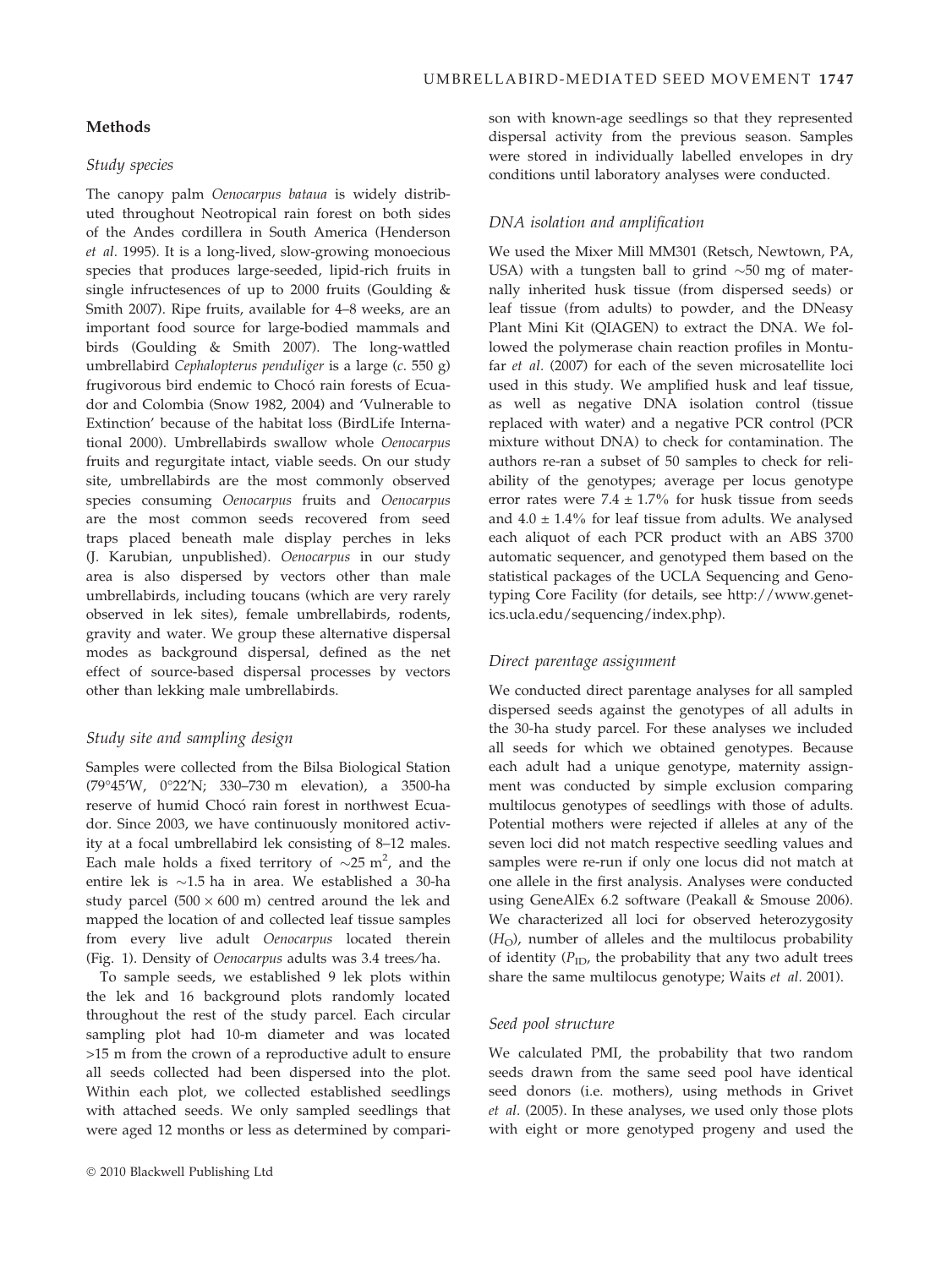

Fig. 1 Map of 30-ha study parcel, located within the Bilsa Biological Reserve in northwest Ecuador. The location a focal lek of the long-wattled umbellabird, of all adult Oenocarpus bataua individuals, and of all seed sampling plots (lek plots, background plots used for probability of maternal identity and direct parentage analyses, and additional background plots used only for direct parentage assignment) are denoted.

*r*-estimator ( $r_{gg}$ ) to calculate the effective number of mothers per gene pool because it relatively unbiased by small sample sizes (Grivet et al. 2005). We calculated  $\bar{r}_0$  by averaging the r-estimator across seed pools, and divided 1 by  $\bar{r}_0$  to estimate N<sub>em</sub>, the effective number of mothers per seed pool, separately for leks and background plots.

# Modelling interplot overlap

Also following methods in Grivet et al. (2005) and using the same plots as before, we calculated pair wise maternal overlap  $r_{ij}$ , defined as the probability that two seeds collected from two different plots share the same maternal source. To model  $r_{ij}$  as a function of interplot distance, we tested commonly used nonlinear models (e.g. exponential, exponential power and inverse power functions following Klein et al. 2006) but found that standard linear regression on log-transformed values of  $r_{ii}$  [ln( $r_{ii}$ +0.0001)] best fit our data. We used an interaction term between plot type and distance in our regression model to test for a difference in how  $r_{ii}$  varies with distance among lek vs. background plots. We used robust standard error to correct for mild heteroscedasticity of the residuals and scaled distance by dividing by 100. We restricted our analyses to pairwise interplot distances of  $\leq$ 140 m, which corresponds to the maximum distance between any two lek plots. Analyses were conducted using the PROC REG procedure in the statistical package SAS (SAS Institute, Cary, NC, USA).

#### Spatial genetic autocorrelation

To assess the impact of dispersal by lekking males on fine-scale genetic structure, we conducted spatial autocorrelation analysis using distance classes of 35-m intervals that maximize sample size within each distance class. We set the first distance class at 0–10 m to account for within-plot variation (plots were 10-m diameter). Changing the size of the distance classes did not qualitatively alter the outcome of the analyses. We restricted our analyses of spatial genetic structure to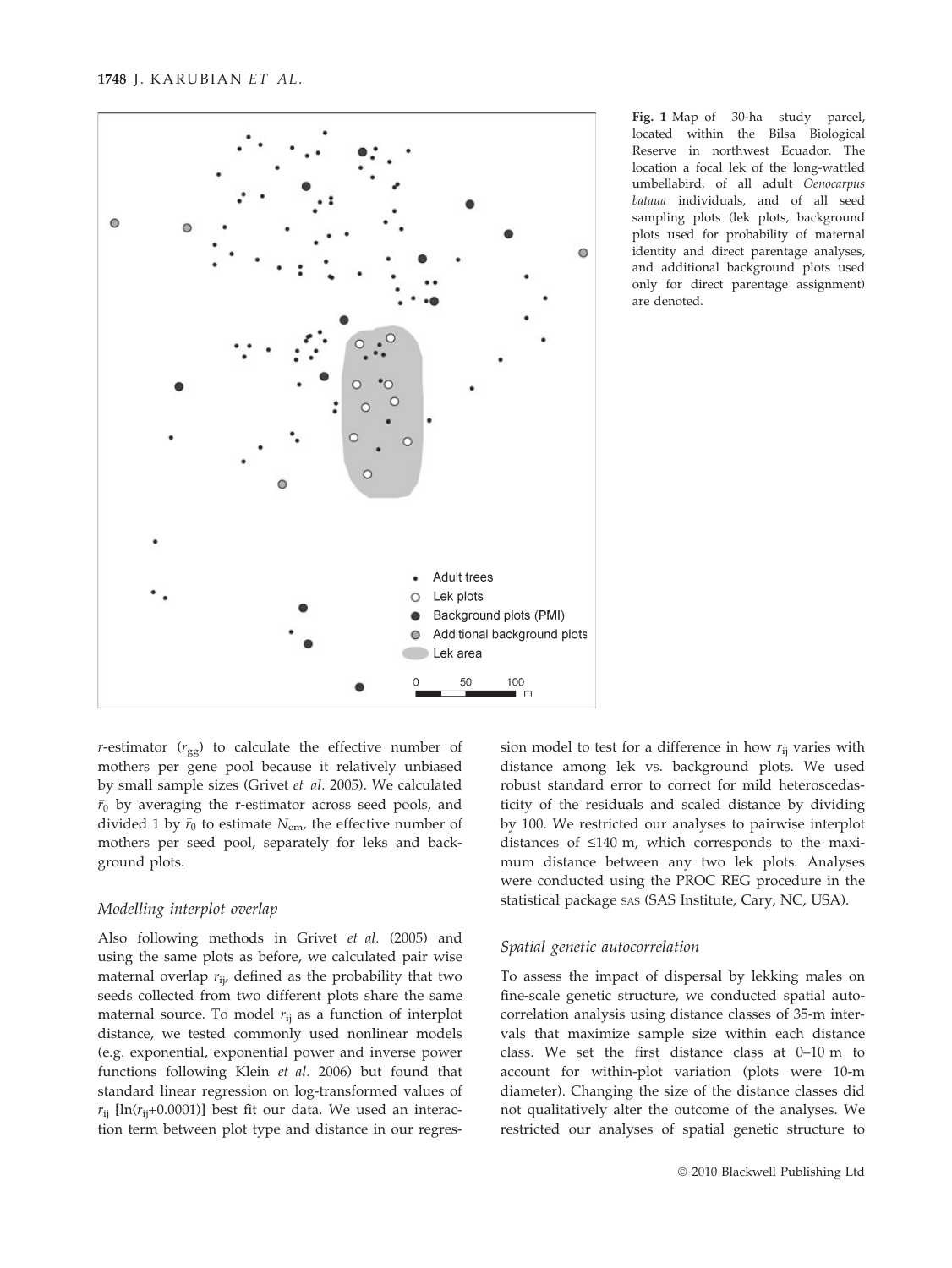Table 1 Number of alleles, size range (base pairs), observed heteroygosity  $(H<sub>O</sub>)$  and multilocus probability of identity ( $P<sub>ID</sub>$ ) for seven microsatellite loci used in this study. Values for a sample of 98 adult Oenocarpus bataua collected at Bilsa Biological Station, northwest Ecuador are shown. Combined  $P_{\text{ID}} = 0.0000013$ 

| Locus           | OB3        | OB4     | OB6     | OB7     | OB10    | OB11    | OB <sub>16</sub> |
|-----------------|------------|---------|---------|---------|---------|---------|------------------|
|                 |            |         |         |         |         |         |                  |
| # Alleles       |            |         | 4       |         |         |         |                  |
| Range           | $94 - 112$ | 129-143 | 185-195 | 166-182 | 142–156 | 133-139 | 128-140          |
| $H_{\rm O}$     | 0.81       | 0.57    | 0.57    | 0.82    | 0.85    | 0.43    | 0.55             |
| $P_{\text{ID}}$ | 0.07       | 0.28    | 0.24    | 0.08    | 0.06    | 0.23    | 0.24             |

seedlings because a prohibitively small number of adult trees ( $n = 6$ ) were present in the lek and because of uncertainty about the history of lek movement (see next). Analyses were conducted using GeneAlEx 6.2 software (Peakall & Smouse 2006).

# Results

#### Long-distance dispersal

The study parcel contained 98 reproductive Oenocarpus adults (Fig. 1), each of which had a unique genotype across the seven microsatellite markers used in this study (Table 1). Approximately half the seeds we sampled  $(176/313 = 56\%)$  directly matched one of these 98 adult genotypes; the remaining 44% were 'immigrants' whose source trees were located beyond the parcel boundaries. The proportion of immigrant seeds was higher in the lek than background  $(80/157 = 51\%$  vs.  $57/156 = 37\%$ ; Fisher Exact test, two-tailed  $P = 0.017$ ). This suggests a higher rate of long-distance dispersal from outside the parcel's boundaries into the lek than into the background plots, despite the fact that the background plots were located closer to the parcel's boundaries (Fig. 1).

#### Seed pool structure

The PMI analysis of Oenocarpus from nine lek plots ( $n = 157$  total seedlings;  $17.44 \pm 0.38$  seedlings/plot; range 16–19) and 12 background plots ( $n = 131$  total seedlings;  $10.92 \pm 0.47$  seedlings/plot; range 8-12) indicated that the lek plots had lower values of  $r_{gg}$ (Table 2), with the mean lek value ( $\bar{r}_0 = 0.037$ ) much lower than the mean background plot value ( $\bar{r}_0$  = 0.191). These values translate into 27 effective seed sources per plot in the lek vs. 5.2 effective seed sources in the background plots, for an average of five times more maternal seed sources in lek than background plots.

#### Seed pool overlap

We used standard linear regression to model pairwise interplot maternal overlap  $r_{ij}$  as a function of interplot Table 2 Probabilities of maternal identity (PMI) for Oenocarpus bataua seedlings collected from plots located within (lek) or outside (background) a lek of the long-wattled umbrellabird in northwest Ecuador. Number of seedlings sampled per plot is given between parentheses. The probability that any two seedlings from a given seed pool come from the same seed source is given by the r-estimator for each sampling plot, and the averages and root mean-squared errors (rMSE) are provided for lek and random plots. The average number of effective seed sources ( $N_{\text{em}}$ ), estimated by  $1/\bar{r}_0$ , is shown for the lek and background plots

| Lek           |              | Background    |              |  |  |
|---------------|--------------|---------------|--------------|--|--|
| Plot ID $(n)$ | $r_{\rm gg}$ | Plot ID $(n)$ | $r_{\rm gg}$ |  |  |
| 101 (18)      | 0.052        | 3(8)          | 0.214        |  |  |
| 102 (16)      | 0.067        | 12(12)        | 0.015        |  |  |
| 103 (19)      | 0.047        | 13(9)         | 0.056        |  |  |
| 104 (16)      | 0.050        | 14 (12)       | 0.106        |  |  |
| 105 (17)      | 0.015        | 17(12)        | 0.424        |  |  |
| 106 (17)      | 0.000        | 19 (11)       | 0.018        |  |  |
| 107 (18)      | 0.000        | 20(12)        | 0.076        |  |  |
| 108 (19)      | 0.058        | 22(8)         | 0.036        |  |  |
| 135 (17)      | 0.044        | 34 (12)       | 0.242        |  |  |
|               |              | 38 (12)       | 0.833        |  |  |
|               |              | 39 (12)       | 0.030        |  |  |
|               |              | 41 (11)       | 0.055        |  |  |
| $\bar{r}_0$   | 0.037        |               | 0.191        |  |  |
| rMSE          | 0.004        |               | 0.007        |  |  |
| $N_{\rm em}$  | 27.0         |               | 5.2          |  |  |

distance and included an interaction term in our model to compare the spatial scale of seed movement via lek vs. background dispersal processes (overall model results:  $F_{3,49} = 7.78$ ,  $P = 0.0002$ ,  $r^2 = 0.32$ ). Background plots exhibited high  $r_{ij}$  at short distances but  $r_{ij}$  rapidly decreased as interplot distance increased (intercept =  $-0.06 \pm 1.39$ , slope =  $-7.03 \pm 1.45$ ), whereas lek plots exhibited low  $r_{ij}$  values even at short distances and a relatively slow rate of decline as interplot distances increased (intercept =  $-4.04 \pm 0.52$ , slope =  $-1.70 \pm 0.87$ ; Fig. 2). The difference among the two plot types was statistically significant (interaction term =  $5.33 \pm 1.66$ ;  $F_{1,52} = 6.75$ ,  $P = 0.002$ ), suggesting limited gene movement and high genetic structure among background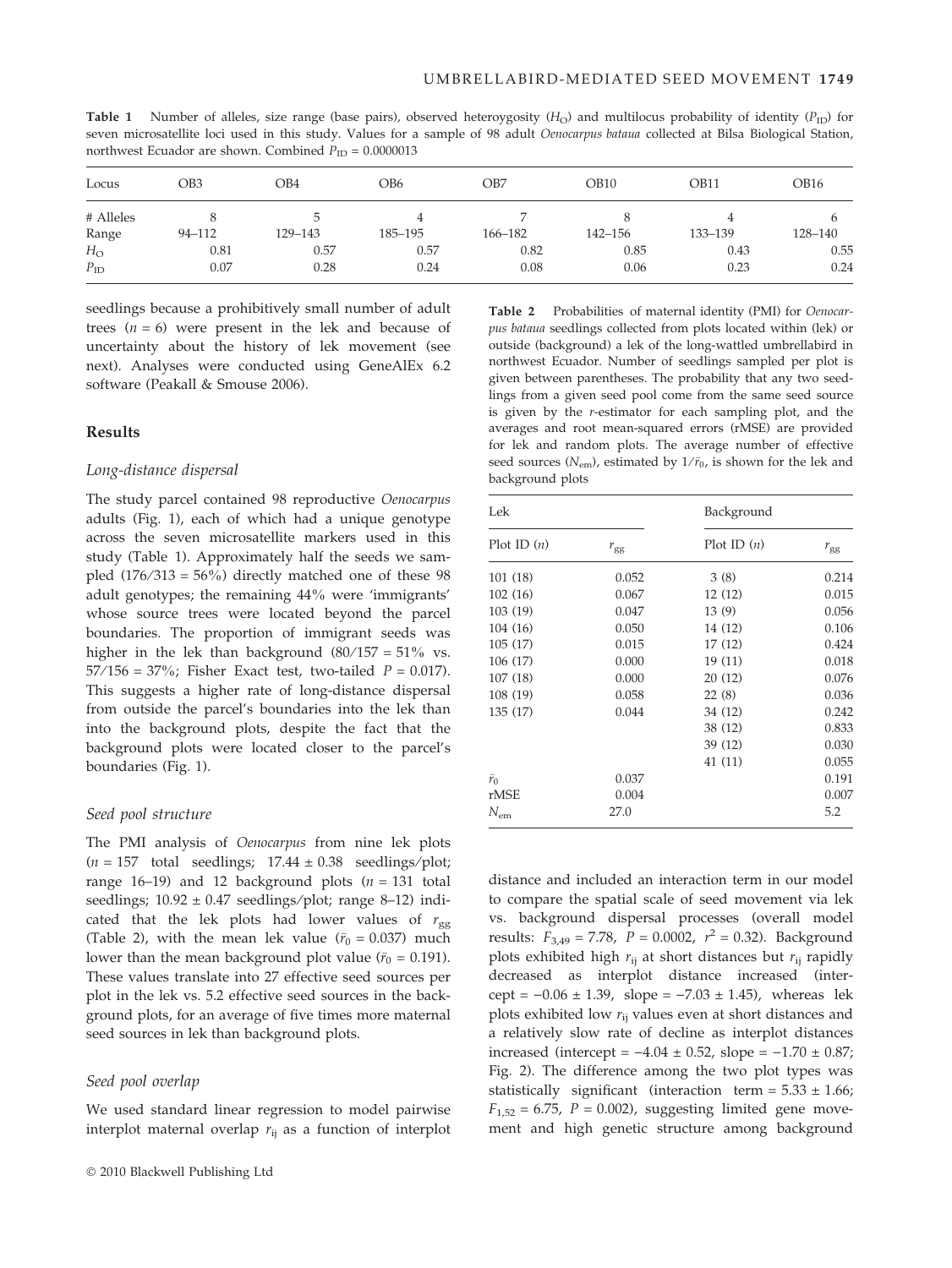

Fig. 2 Linear regressions of pairwise seed source overlap (logtransformed  $r_{ii}$ ) of the palm *Oenocarpus bataua* in relation to interplot distance in an Ecuadorian rainforest. Separate fits are provided for seed plots in a lek of the long-wattled umbrellabird (open circles fit by the hashed line) and background plots located outside the lek (closed circles, solid line). Among background plots  $r_{ij}$  decreases rapidly as interplot distance increases, consistent with limited source-based dispersal around fruiting trees. Among lek plots the function decreases more gradually, consistent with more frequent long-distance dispersal events and extensive mixing of gene pools in leks.

plots and high levels of gene movement and mixing among lek plots.

## Fine-scale genetic structure

To quantify how umbrellabird lekking behaviour affects fine-scale spatial genetic structure of Oenocarpus seeds, we calculated spatial autocorrelation for seed genotypes collected in lek or background plots, and used a nonparametric heterogeneity test (Smouse et al. 2008) to compare fine-scale genetic structure of these two classes of seedlings. Fine-scale genetic autocorrelation was significantly lower among seedlings from lek plots than seedlings from background plots at all distance classes and across the entire correlogram (Fig. 3 and Table 3).

## **Discussion**

The genetic composition of seedling populations in umbrellabird lek sites is far more heterogeneous than randomly sampled patches of seedlings: seed pools in the lek originated from an average of five times more source trees than equivalent seed pools in background areas. Incidence of long-distance dispersal, as measured by 'immigrant' seeds originating beyond the boundaries of our study parcel, was also higher in the lek despite the fact that the background plots were located closer to the parcel's boundaries. Extending these findings to a spatially explicit framework, we found that, relative



Fig. 3 Fine-scale correlogram for Oenocarpus bataua seedlings within (hatched line) and outside (solid line) a lek of the long-wattled umbrellabird in northwest Ecuador. Seedlings within the lek show significantly lower genetic structure at all distance classes.

to background plots, lek plots exhibited a more gradual decline in interplot maternal overlap  $(r_{ii})$  as interplot distance increased and significantly lower spatial genetic autocorrelation at all distance classes analysed. Thus, destination-based dispersal driven by male umbrellabird display behaviour promotes gene movement and homogenizes local genetic structure of Oenocarpus seedlings.

Our findings contrast with recent molecular studies of animal-dispersed plants and with a long-held belief that vertebrate dispersal should yield genetically homogenous seed pools characterized by high genetic structure. Ecological observations of frugivores making repeated trips between source trees and roosting (Jordano & Schupp 2000), resting (Russo & Augspurger 2004) or displaying sites (Wenny & Levey 1998) have led to the assumption that destination-based dispersal should result in strong clustering of maternal genotypes at these sites. Molecular studies have largely corroborated this expectation, but have tended to focus on dispersed seeds or seedlings without definitive knowledge of how the seeds arrived in that location in the first place. Two notable exceptions to this generality are the work on acorn woodpeckers in California and the frugivore community in Spain. In the acorn woodpecker, group foraging and territorial behaviour results in limited dispersal distances and a low number of seed sources per seed pool for both the California valley oak Quercus lobata and the coastal live oak Quercus agrifolia  $(N_{em} = 2-6$  across studies; Grivet et al. 2005; V. L. Sork, unpublished), suggesting that seed dispersers that store their seeds in a single area close to the seed source may exhibit restricted seed dispersal. It is notable, however, that the molecular approach estimates three times more seed sources per granary than a recent observational study of acorn woodpecker dispersal (V.L. Sork,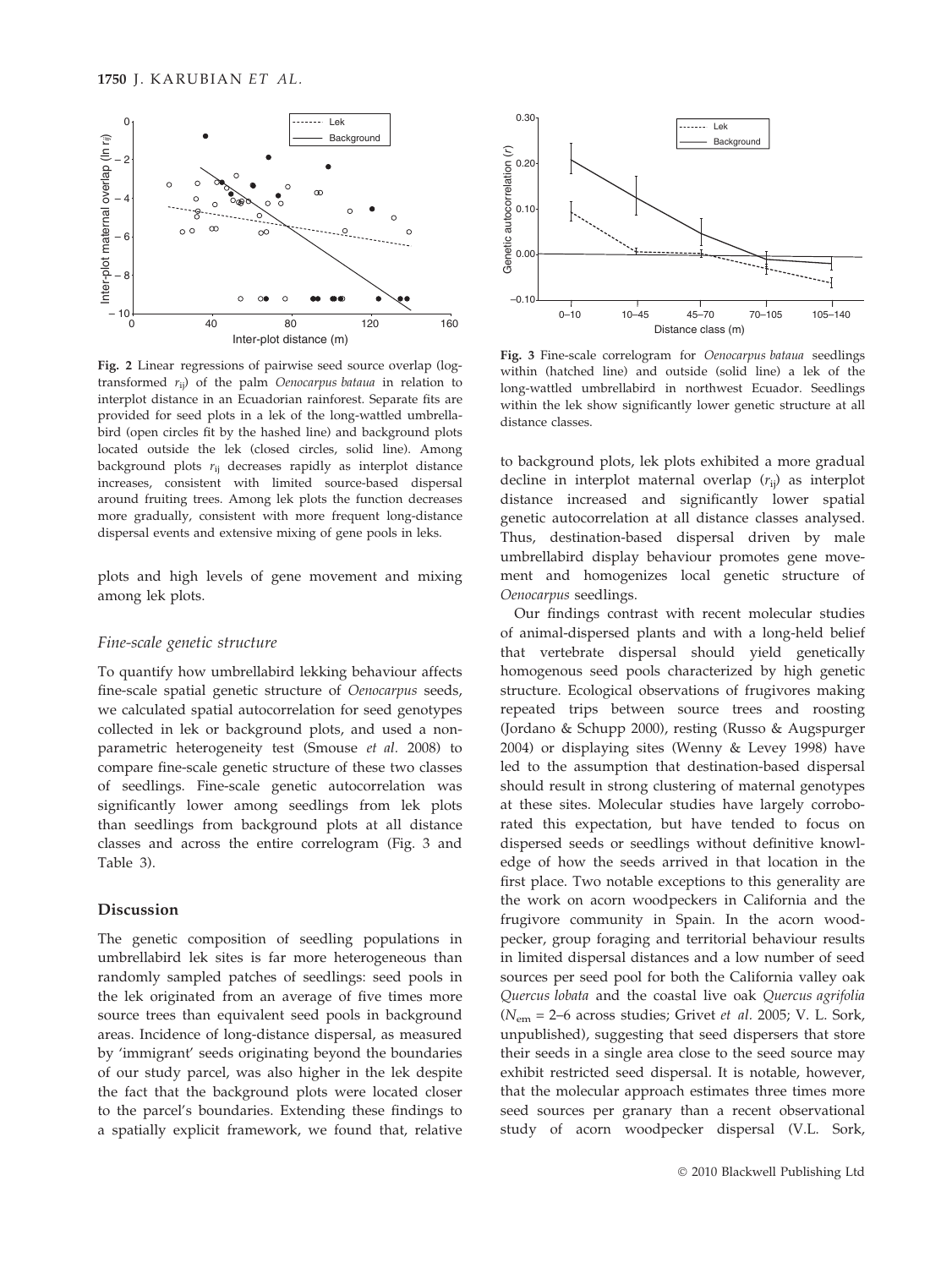Table 3 Autocorrelation analysis of fine-scale genetic structure for *Oenocarpus bataua* seedlings collected within and outside the boundaries of a long-wattled umbrellabird lek in northwest Ecuador. Shown are the r-values and P-values for each of the five distance classes, the intercept value and a global test of departure from the null hypothesis of  $r = 0$  for each type of seedling. Also shown are the single-distance class  $(t^2)$  and multi-distance class ( $\omega$ ) test criteria, and associated P-values, comparing lek vs. background. Both exhibit significant departures from random, but seedlings in the lek have significantly less structure than seedlings from outside the lek

| Distance class                   |          | 2         | 3         | 4          | 5           | $\omega$ -test | Estimated  |
|----------------------------------|----------|-----------|-----------|------------|-------------|----------------|------------|
| Interval (m)                     | $0 - 10$ | $11 - 45$ | $46 - 70$ | $71 - 105$ | $106 - 140$ | criterion      | $P$ -value |
| Lek intercept $= 72.6$           |          |           |           |            |             |                |            |
| $\boldsymbol{r}$                 | 0.094    | 0.006     | 0.002     | $-0.031$   | $-0.062$    | 37.500         | 0.010      |
| $\boldsymbol{n}$                 | 1296     | 3295      | 4251      | 1805       | 1599        |                |            |
| $\boldsymbol{P}$                 | 0.01     | 0.030     | 0.240     | 0.010      | 0.010       |                |            |
| Background<br>intercept = $98.6$ |          |           |           |            |             |                |            |
| $\boldsymbol{r}$                 | 0.209    | 0.126     | 0.046     | $-0.010$   | $-0.020$    | 41.080         | 0.010      |
| $\it n$                          | 731      | 240       | 508       | 1043       | 758         |                |            |
| $\boldsymbol{P}$                 | 0.010    | 0.010     | 0.010     | 0.060      | 0.020       |                |            |
| Lek vs. background               |          |           |           |            |             |                |            |
| $t^2$                            | 31.183   | 32.890    | 8.572     | 4.247      | 16.814      | 43.279         | 0.010      |
| $\boldsymbol{P}$                 | 0.010    | 0.010     | 0.010     | 0.040      | 0.010       |                |            |

unpublished; Koenig et al. 2008). The community of frugivorous birds in Spain studied by Garcia et al. (2009) dispersed Prunus mahaleb seeds long distances from source trees but still yielded strong clustering of maternal genotypes in seed traps. This pattern, which is likely explained by preferences for certain microhabitat types as foraging, resting or roosting sites and/or by the fact that several fruits may be consumed in a single foraging bout and deposited together, shows that genetic bottlenecks can arise despite long-distance movement of seeds.

How then can we explain the fact that destinationbased dispersal by male umbrellabirds appears to homogenize local genetic structure? Male umbrellabirds leave their display sites on the lek either solitarily or in multimale groups that may travel over 1 km to forage on fruiting trees outside the lek (J. Karubian, unpublished). Oenocarpus seeds are relatively large  $(\sim 22$ -mm diameter) and males typically eat fewer than three fruits per foraging bout (J. Karubian, unpublished). Males regurgitate into the lek site over half the seeds they ingest on these foraging trips, and over time a given male can be expected to disperse seeds from many fruiting trees into the lek. This effect is compounded by the fact that leks consist of many males, each following this same pattern. Thus, it appears that the combination of relatively common long-distance dispersal and accumulation over time of seeds from multiple seed sources distributed across the landscape is responsible for high levels of long-distance dispersal and genetic heterogeneity in umbrellabird leks.

This mechanistic understanding of the underlying dispersal process combined with our genetic results can be used to generate predictions about how umbrellabird dispersal may affect Oenocarpus seedling recruitment and adult spatial genetic structure. Lekking umbrellabirds may enhance recruitment success via deposition of seeds in favourable microsites (i.e. 'directed dispersal' sensu Wenny & Levey 1998) and/or via a 'rare genotype' advantage, in that genetically diverse seed pools may confer resistance to disease or herbivores (Levin 1975). Preliminary results indicate that there is no difference in survival probability from seed to seedling between leks and control sites despite the fact that seed densities are higher in leks and that survival of established seedlings is higher in leks than control sites, but the roles of microhabitat and genetic diversity in explaining these patterns remain to be tested (J. Karubian, unpublished). We would also expect lekking behaviour to generate genetically diverse stands of adults, although landscape consequences for spatial genetic structure (SGS) will depend on the density of leks, the rate at which leks move in space over time, and the degree to which our findings in a single lek apply to other leks. On our study site, the density of leks is  $\sim$ 1 lek  $/2.5$  km<sup>2</sup> and we have recorded two instances of leks moving >400 m in 48 lek-years of observation (3–8 years of monitoring each of seven leks; J. Karubian, unpublished). These data indicate that, over time, umbrellabird lekking may have a meaningful impact on forest-wide patterns of SGS for this longlived palm and also suggest that, with additional data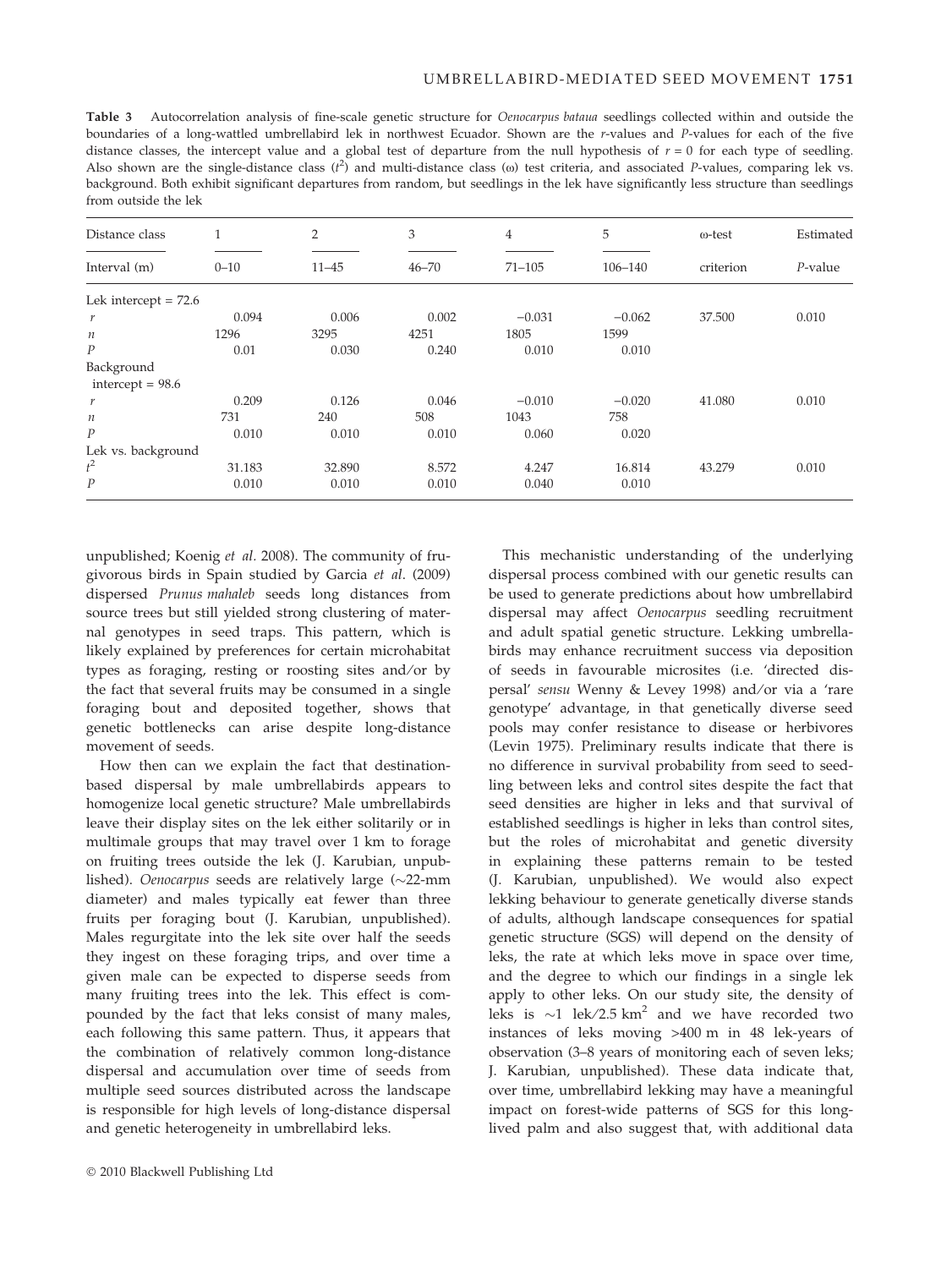from continued monitoring, a modelling approach may be employed to estimate this effect. Also, because umbrellabirds consume a wide range of fruits, a similar effect may extend to other tree species beyond Oenocarpus. However, lek movement complicates direct tests of umbrellabird dispersal on adult SGS because an adult tree's current location does not necessarily reflect proximity to a lek when it initially recruited into the population.

More broadly speaking, the potential discrepancies between the genetic consequences found in the current study vs. other systems highlight the need to expand the number of studies that explicitly consider the social behaviour of animals when investigating dispersal dynamics. Clearly, animal behaviours directly impacting seed dispersal outcomes can vary dramatically between species and even within a species (e.g. between the sexes or across a geographic range). In our own study system, priorities for future research include determining how degree of habitat fragmentation, tree densities, number of males per lek and sex may impact dispersal outcomes. Incorporating information on the social system of the vertebrate dispersal agent will allow better predictions of the impact of animals on plant populations, and as studies accumulate it may become possible to infer broadly applicable patterns. For example, we predict that lekking behaviour may generally promote gene movement and sharing of seed sources among seed patches, whereas territorial behaviour may generally yield genetically structured seedling populations with restricted dispersal despite the fact that both show destination-based dispersal patterns.

In conclusion, this study demonstrates that making the connection between disperser behaviour, seed movement and resulting genetic structure is key to understanding how vertebrate dispersal affects both reproduction and local genetic structure of plant populations. Establishing this connection will also allow us to take appropriate measures to retain key ecological services such as seed dispersal in the face of current and future anthropogenic perturbations to natural systems such as habitat fragmentation and defaunation. Highlighting this need, the long-wattled umbrellabird is an endangered species whose dispersal services have already been removed from much of its original range (BirdLife International 2000). Linking disperser behaviour to observed patterns of genetic structure provides important insights into natural systems that will aid our efforts to keep them intact into the future.

# Acknowledgements

We are grateful for the assistance provided by staff of the Jatún Sacha Foundation and Bilsa Biological Station, particularly

C. Aulestia and J. Bermingham, and by field researchers D. Caberera, L. Carrasco, F. Castillo, P. Mena and J. Olivo. For additional technical support, we thank E. Martinez (Sork lab) and S. Dandekar (UCLA Genotyping and Sequencing Core). R. Ricklefs, D. Scofield, P. Smouse, P. Taberlet and two anonymous reviewers provided valuable input on the analysis and manuscript and X. Chen and P. Ender (UCLA Statistical Consulting) assisted with regression modelling. Karubian was supported by the National Science Foundation (OISE-0402137), National Geographic Society, NASA, Wildlife Conservation Society, Disney Wildlife Conservation Fund and M. Nicolson. Sork was supported by National Science Foundation (NSF-DEB-0089445) and UCLA Academic Senate. All research was conducted with approval of the Ecuadorian Ministry of the Environment (Permit 009- CI-FAU- DRE-MA) and University of California, Los Angeles.

#### References

- Aldrich PR, Hamrick JL (1998) Reproductive dominance of pasture trees in a fragmented tropical forest mosaic. Science, 281, 103–105.
- BirdLife International (2000) Threatened Birds of the World. BirdLife International and Lynx Ediciones, Barcelona, Spain.
- Garcia C, Jordano P, Godoy JA (2007) Contemporary pollen and seed dispersal in a Prunus mahaleb population: patterns in distance and direction. Molecular Ecology, 16, 1947–1955.
- Garcia C, Jordano P, Arroyo JM, Godoy JA (2009) Maternal genetic correlations in the seed rain: effects of frugivore activity in heterogeneous landscapes. Journal of Ecology, 97, 1424–1435.
- Godoy JA, Jordano P (2001) Seed dispersal by animals: exact identification of source trees with endocarp DNA microsatellites. Molecular Ecology, 10, 2275–2283.
- Goulding M, Smith N (2007) Palms: Sentinels for Amazon conservation. Missouri Botanical Garden Press, St Louis, Missouri.
- Grivet D, Smouse PE, Sork VL (2005) A novel approach to an old problem: tracking dispersed seeds. Molecular Ecology, 14, 3585–3595.
- Grivet D, Robledo-Arnuncio JJ, Smouse PE, Sork VL (2009) Relative contribution of contemporary pollen and seed dispersal to the effective parental size of seedling population of California valley oak (Quercus lobata, Née). Molecular Ecology, 18, 3967–3979.
- Henderson A, Galeano G, Bernal R (1995) Field Guide to the Palms of America. Princeton University Press, Princeton, New Jersey.
- Howe HF, Smallwood J (1982) Ecology of seed dispersal. Annual Review of Ecology and Systematics, 13, 201–228.
- Janzen DH (1970) Herbivores and the number of tree species in tropical forests. American Naturalist, 104, 501–528.
- Jordano P, Schupp EW (2000) Seed disperser effectiveness: the quantity component and patterns of seed rain for Prunus mahaleb. Ecological Monographs, 70, 591–615.
- Jordano P, García C, Godoy JA, García-Castaño JL (2007) Differential contribution of frugivores to complex seed dispersal patterns. Proceedings of the National Academy of Sciences of the USA, 104, 3278–3282.
- Klein EK, Lavigne C, Picault H, Michel R, Gouyon PH (2006) Pollen dispersal of oilseed rape: estimation of the dispersal